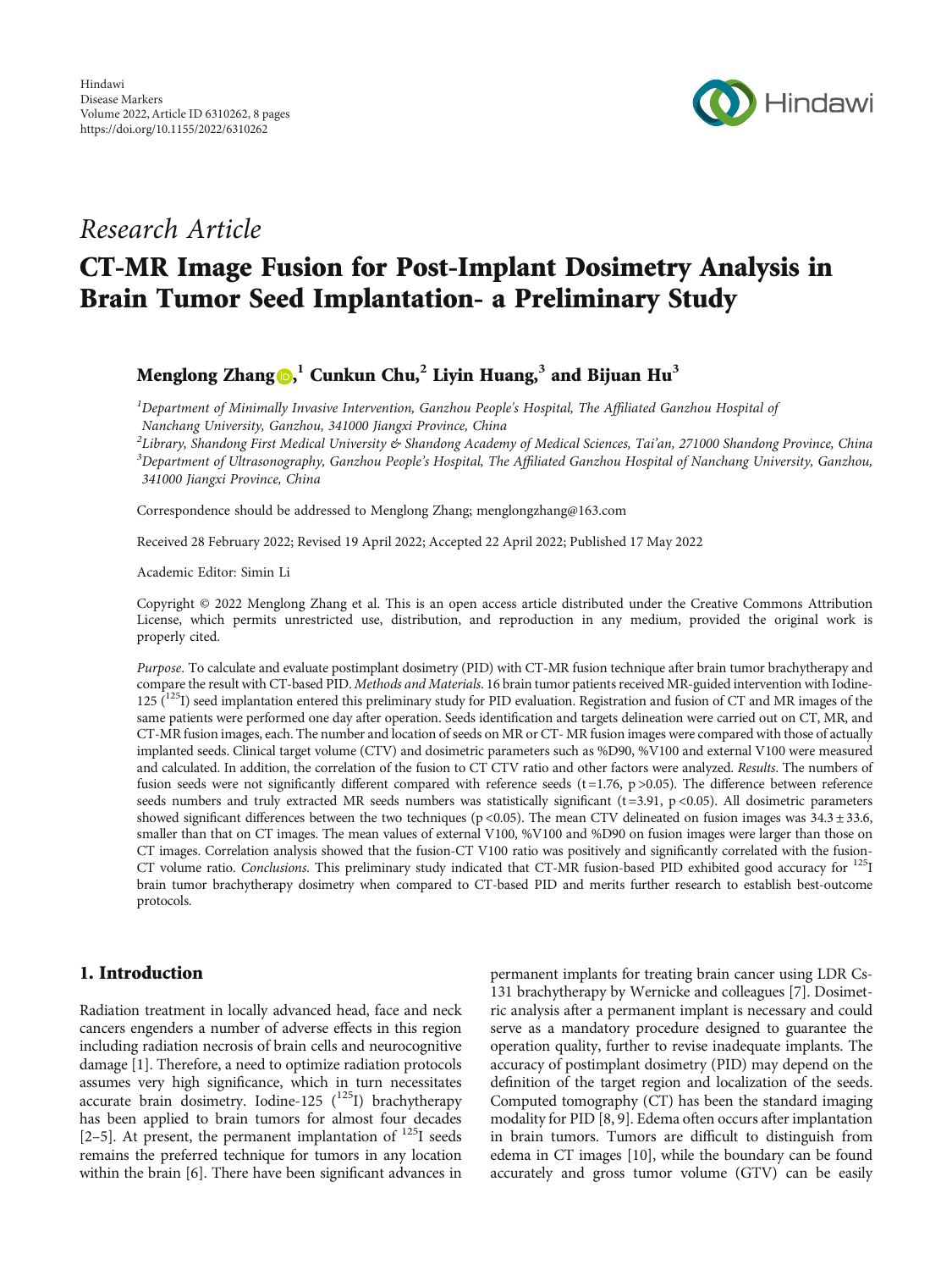outlined in magnetic resonance (MR) images [\[11\]](#page-6-0). The major impediment of using MR for PID is that the implanted seeds have no signal on MR image and poor contrast compared with adjacent tissues. On MR images, a seed is characterized by void signal and apt to miss if an anatomic structure around it also appears as void signal such as calcifications, blood vessels, etc. [[12](#page-6-0)] On the contrary seeds are readily identified on CT images by brighter signals.

The fusion of CT and MR images provides the potential for achieving anatomic definition by MR and seed detection by CT at the same time [[13](#page-6-0)]. This method has been used for several anatomical locations in our department. In this study, we used CT-MR fusion technique to calculate PID of brain tumors and evaluate the differences between CT-MR fusion based and CT-based dosimetry.

#### 2. Methods and Materials

2.1. Patient Population. This retrospective study received approval from our institutional review board. We have utilized MR in guidance of biopsy procedures and <sup>125</sup>I brachytherapy for brain tumor from 2014 [\[14, 15](#page-6-0)]. Sixteen cases, including 2 brain metastases and 14 gliomas, were entered into the study. All 16 patients underwent MR-guided interstitial permanent brain tumor implantation of 125I seeds (model No. BT-125-1, Shanghai Sinko Pharmaceutical Co., Ltd) by a specified doctor. Every case received a prescribed dose (PD) of 120Gy with mono-brachytherapy of  $125I$  seeds. We summarized reasonable definition of PD from literature [\[16](#page-6-0), [17](#page-6-0)]. Here PD refers to the pre-set peripheral dose of the target volume in the treatment plan, which is the 'ideal' minimum dose of the target volume. The pre-treatment planning conforms to double 90% principle (i.e. D90>90%PD and V90>90%PTV, where D90 refers to as the minimum dose received by 90% of the PTV and V90 refers to as the PTV covered by 90% of PD). The number of implanted seeds for every case was recorded for reference seed.

2.2. CT and MR Scan Protocols. The mainly interventional suite comprised of a 1.0-Tesla open MRI scanner (Philips Healthcare, Best, Netherlands). Real-time images were viewed by an on-site radiofrequency-shielded liquid crystal monitor in operation room. During operation, the number and position of seeds were confirmed and recorded as criterion to calculate accuracy of post-implanted seed extraction in CT or CT-MR fusion images. T1- or T2-weighted, turbo spin echo MR images with an axial slice thickness/gap of 3 mm/0 mm were acquired using a four-element head array coil (matrix 240×165, field of view  $230 \times 199$ ) immediately after implantation achieved.

CT scan for PID was completed one day after implantation on a DSCT unit (Somatom Definition, Forchheim, Germany). The images collecting parameters included 0.5-s tube rotation, 16-cm axial volumetric scanning range, 120-kVp tube voltage, 1-mm slice thickness and 0-mm interval. The images were reconstructed into 3-mm slice thickness and an interval of 0-mm, which is same as MR images. Both CT and MR scanning data were stored in the picture archiving and communication system (PACS).

2.3. Image Fusion. The ways of correlating CT and MR images are image registration and fusion. The purpose of image fusion is to infiltrate the seed positions highlighted on CT images into MR images. This process was performed using Syngo.via client 3.0 (Siemens) software. The requested data sets (including T1 or T2 MR image and reconstructed CT image data set) were retrieved from PACS via the network and were imported into Singo. These image data sets were input into a common coordinate system. The MR image data set was used as a reference, and CT image data set was reoriented and registered to the MR coordinate system. Some seed locations and anatomic structures which can be distinctly distinguished in both CT images and MR images acted as coregistration marks. By using manual rotation and movement in all the three spatial directions and corrections of a patient position, the same locations of co-registration marks in CT and MR image data sets completely coincided with each other. Once fusion is completed the fusion images were stored to PACS.

2.4. Seed Identification. The number and position of actually implanted seeds for every case were determined as reference seed coordinates by a series of procedures. Specifically, an operator informed the needle path and the number of seeds in each needle. Meanwhile, images along the needle direction were reconstructed with 1-mm slice thickness CT images (Figure [1\(d\)\)](#page-2-0). The investigator could use suitable window -level and -width of reconstructed images to isolate high-density images and identify seed locations for each patient. Fusion seeds refer to as the seeds extracted from transverse views of CT-MR fusion images. Because fusion images were based on MR images onto which contours of seed position on CT images were "burned", the fusion seeds appearing in CT-MR fusion images were the same as those on CT images. MR Seeds refer to as the seeds extracted from transverse views of MR images. After the completion of MR seeds statistical analysis, we determined the noise and artifacts by comparing reference seeds, so as to determine the false and missing seeds. All seeds identification (reference seeds, fusion seeds and MR seeds, as shown in Figures  $1(a)$ ,  $1(b)$ ,  $1(c)$ ) was performed by a specific investigator (MZ), who was calibrated.

2.5. Postimplant Dosimetry Verification. For every case, 2 DICOM modalities (MR images and CT-MR fusion images) were downloaded from PACS and transferred to a treatment planning system (TPS, Image Center, Beihang University) for PID verification, which include seed extraction, target contouring and dosimetry analysis, respectively. The interval between processing of the two modalities was more than 1 month to avoid any information of one image that may influence delineation and identification of the other. All delineation and identification were performed by a specific investigator (MZ). Clinical target volume (CTV) was determined by outward adding 5 mm on GTV. Here we defined primary dosimetric parameters such as %D90, %V100, and external V100 in the way of Kristina L. et al. [[18](#page-6-0)] All dosimetry data for CTV was analyzed based on them.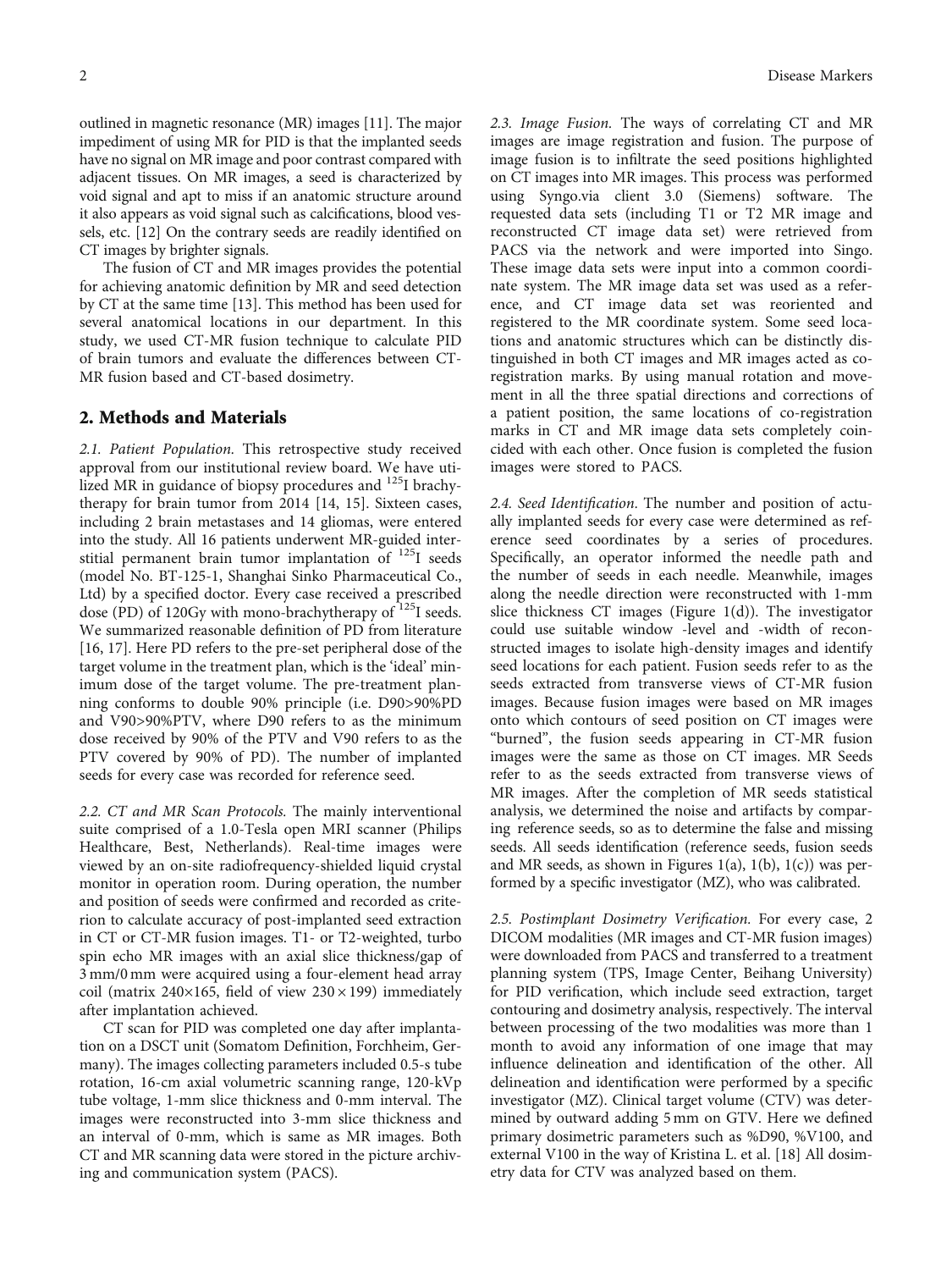<span id="page-2-0"></span>

 $H$  $10<sub>c</sub>$  $(c)$  (d)

FIGURE 1: A case to show the same seeds identified on different types of images. (a). CT image; (b). MR T1 FLAIR image; (c). CT-MR fusion image; (d). Reconstructed image along needle path, used to confirm reference seeds.

2.6. Statistical Analysis. Information about seeds, volume and dosimetry based on CT, MR, and CT-MR fusion images for every case was summed up and analyzed. Data about CTV, external V100, %D90 and %V100 are calculated and listed. Then volumetric or dosimetric ratios of CT-MR fusion images to CT images were estimated. The CT-MR fusion images were compared with CT images for each volume and dosimetric parameters by performing the two-sided paired t-test. Correlation analysis for the fusion to CT CTV ratio and other factors were calculated by SPSS 19 statistical software, and  $p < 0.05$  was statistically significant.

#### 3. Results

3.1. Identified Seeds. The numbers of reference seeds ranged from 6 to 57, determined by their recorded number when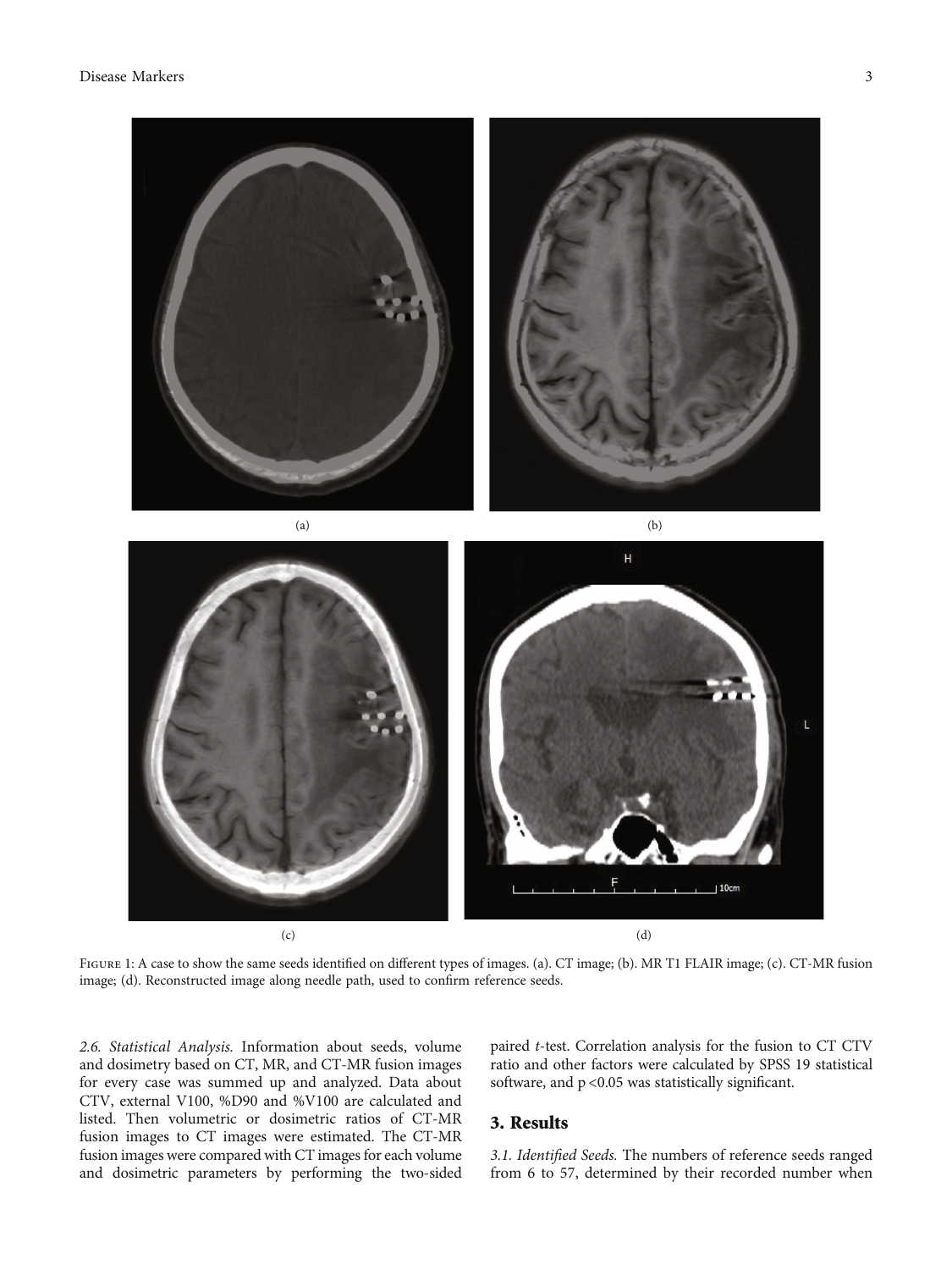|                 | Number of reference seeds | Number of fusion seeds | Number of MR seeds |                |                  |
|-----------------|---------------------------|------------------------|--------------------|----------------|------------------|
| Patient no      |                           |                        | True               | False          | Missing          |
| 1               | 13                        | 13                     | 10                 | $\overline{4}$ | 3                |
| $\overline{2}$  | 55                        | 61                     | 42                 | 15             | 13               |
| $\mathfrak{Z}$  | 35                        | 36                     | 26                 | 7              | $\boldsymbol{9}$ |
| $\overline{4}$  | 18                        | 18                     | 16                 | 3              | $\overline{c}$   |
| 5               | 12                        | 12                     | 10                 | 3              | $\overline{2}$   |
| 6               | 20                        | 21                     | 13                 | 6              | 7                |
| 7               | 18                        | 17                     | 13                 | 6              | 5                |
| 8               | 13                        | 13                     | 12                 | 3              |                  |
| 9               | 15                        | 15                     | 15                 |                | 0                |
| 10              | 30                        | 31                     | 27                 | 5              | 3                |
| 11              | 33                        | 36                     | 26                 | 10             | 7                |
| 12              | 16                        | 16                     | 15                 | $\overline{2}$ |                  |
| 13              | 15                        | 16                     | 12                 | $\overline{4}$ | 3                |
| 14              | 29                        | 28                     | 22                 | 8              | 7                |
| 15              | 57                        | 53                     | 48                 | 10             | 9                |
| 16              | 6                         | $\sqrt{6}$             | 6                  | $\mathbf{0}$   | $\boldsymbol{0}$ |
| $\bar{x} \pm s$ | $24.1 \pm 14.9$           | $24.5 \pm 15.4$        | $19.6 \pm 11.8$    |                |                  |
| t               |                           | $-0.848$               | 4.743              |                |                  |
| $*p$            |                           | $0.410\,$              | < 0.001            |                |                  |

Table 1: Differences in seed extraction among the PID techniques.

∗compared with number of implanted seeds (reference seeds). T2 weighted sequence, T1 weighted sequence, and gradient echo sequence were used to determine the seed position in the application of MR image for PID.

they were implanted. Seed activities were same as 0.60 mCi at the time they were implanted. The numbers of fusion seeds were not significantly different compared with those of reference seeds (t=1.76,  $p > 0.05$ ). The difference between reference seeds numbers and true seeds numbers extracted on MR images was statistically significant  $(t=3.91,$ p <0.05). The differences of seeds numbers among the PID techniques are summarized in Table 1.

3.2. Differences in Volume and Dosimetry between CT and Fusion Images. The main target dosimetric parameters, PTV, External V100, %D90 and %V100 were calculated and compared between CT- and fusion- based PID (Table [2](#page-4-0)). All dosimetric parameters showed significant differences between the two techniques ( $p$  < 0.05). The mean CTV delineated on CT-MR fusion images was  $34.3 \pm 33.6$ , which was smaller than that on CT images. Additionally, the mean values of external V100, %V100 and %D90 on CT-MR fusion images were each greater than those on CT images.

3.3. Correlation Analysis. The mean fusion-CT CTV ratio ( $V_{fusion/CT}$ ) was (0.85±0.10). Correlation analysis showed that the fusion-CT V100 ratio was positively and significantly correlated with the fusion-CT volume ratio  $(r=0.771, p<0.001)$ , and fusion-CT D90 ratio was inversely and significantly correlated with the fusion-CT volume ratio  $(r=0.697, p=0.003)$ . Total V100 and implanted seed number both showed low and non-significant correlation with the fusion-CT CTV ratio (Table [3\)](#page-4-0).

#### 4. Discussion

We have studied the use of CT-MR fusion in post-implant dosimetry in brain tumors. Fusion-based PID was proved to have obvious advantages over CT- or MR- alone based PID. Multiple previous studies addressing fusion-based PID have focused on prostate cancer [\[19](#page-6-0), [20](#page-6-0)]. Our work is complementary to the application of CT-MR fusion technology in brain tumors.

CT imaging so far remains the best imaging modality for seed identification. Seeds are readily identified on CT images by bright signals. ESTRO/EAU/EORTC recommended that CT imaging was the best way for seed location and extraction [\[21\]](#page-6-0). In this study, investigator located and identified fusion seeds on CT or fusion images by using image processing technology without knowing the seeds information in advance. In most cases, the number and location of fusion seeds coincided with those of actually implanted seeds  $(t=1.76, p>0.05)$ . Therefore, we took CT as the standard method for seeds recognition.

There are two reasons for erroneous identification of seeds on CT. One is Clusters of seeds close together. We designed to implant 1 seed every 1 cm in treatment planning. At the beginning of implantation, the space between adjacent seeds was about 0.5 cm (the seed length along axis is about 0.5 cm). As time passed, the volume of tumor becomes smaller and the seeds become more and more huddled together. Therefore isolating and identifying each seed becomes difficult. The other reason is related with seed coordinates relative to axial images. The standard axial tomography often does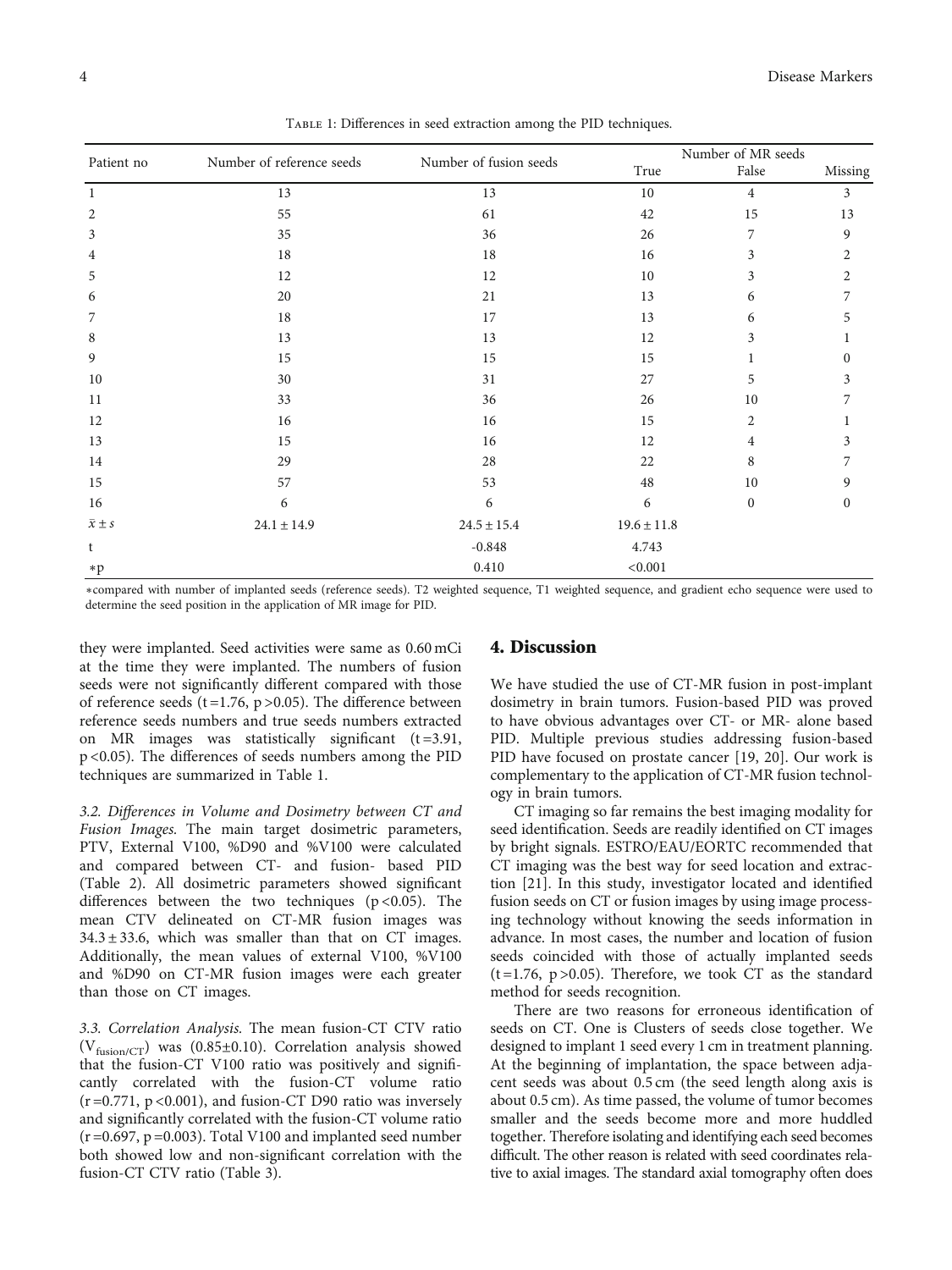TABLE 2: Volume and dosimetry on CT and fusion images.

<span id="page-4-0"></span>

| Image type      | Cases | <b>CTV</b>           |               | External V100        |               | %V100                |               | %D90                 |               |
|-----------------|-------|----------------------|---------------|----------------------|---------------|----------------------|---------------|----------------------|---------------|
|                 |       | $\overline{x} \pm s$ | Range         | $\overline{x} \pm s$ | Range         | $\overline{x} \pm s$ | Range         | $\overline{x} \pm s$ | Range         |
| <b>CT</b>       |       | $38.4 \pm 35.2$      | 3.70-124      | $3.73 \pm 3.41$      | $0.50 - 12.3$ | $79.8 + 13.0$        | $46.1 - 96.3$ | $86.7 \pm 16.4$      | 57.0-114      |
| Fusion          | 16    | $34.3 + 33.6$        | 2.50-122      | $4.83 \pm 4.68$      | $0.70 - 17.0$ | $89.2 + 8.60$        | $60.5 - 99.0$ | $101 \pm 9.4$        | $90.0 - 122$  |
| Ratio fusion/CT |       | $0.85 \pm 0.10$      | $0.60 - 0.98$ | $1.32 + 0.34$        | $1.02 - 2.40$ | $1.13 + 0.12$        | $1.01 - 1.42$ | $1.19 + 0.17$        | $1.01 - 1.65$ |
|                 |       | $-5.832$             |               | 3.764                |               | 4.566                |               | 4.316                |               |
| $*p$            |       | < 0.001              |               | 0.002                |               | < 0.001              |               | 0.001                |               |

∗H0: ratio = 1. *x* ± *s* = mean±standard deviation; CTV = clinical target volume; external V100 = the volume of the V100 dose cloud outside the target volume; %D90 = the minimum dose received by 90% of the CTV expressed as a percentage of the prescription dose; %V100 = the percentage of the CTV covered by 100% of the prescription dose.

Table 3: Correlation analysis of factors associated with the fusion-CT CTV ratio.

|                      | $D90_{fusion/CT}$ | $V100_{fusion/CT}$ | Total V100        | Implanted seed number |
|----------------------|-------------------|--------------------|-------------------|-----------------------|
| $\overline{x} \pm s$ | $1.19 \pm 0.17$   | $0.96 \pm 0.04$    | $36.16 \pm 35.79$ | $25.44 \pm 17.58$     |
| Pearson r            | $-0.697$          | 0.771              | 0.306             | 0.271                 |
| p                    | 0.003             | < 0.001            | 0.249             | 0.309                 |
| Correlation          | Significant       | Significant        | Low               | Low                   |

 $\bar{x}$  ± *s* = mean±standard deviation; V<sub>fusion/CT</sub> = ratio of CTV on fusion images to CTV on CT images; V100<sub>fusion/CT</sub> = ratio of V100 on fusion images to V100 on CT images; Total V100 = total volume of the V100 dose cloud.

not coincide with the seed's long axis, which leads to an object possibly appearing on more than one slice and be regarded as two to three seeds. The images reconstructed along the needle path can display a complete seed on one slice (Figure [1\(d\)\)](#page-2-0).

On MR images, if the signal intensity and size of the anatomical structure is the same as that of the seed, it is likely to be regarded as a "false seed". If the seed position is close to the anatomical structure, which appears void signal, it is often thought a "missing seed" [\[12\]](#page-6-0). In our study, the seeds correctly identified by MR imaging were lower than those identified by CT imaging. On MR images, gradient echo sequence is more advantageous than T2 weighted sequence for seeds identification [[22\]](#page-6-0). Therefore, we used T2 weighted sequence, T1 weighted sequence, and gradient echo sequence to determine the seed position in the application of MR image for PID.

The advantages of MR imaging include: (i) no ionizing radiation; (ii) excellent soft-tissue contrast [\[23\]](#page-6-0). It is an ideal tool to guide seed implantation for brain tumors. In preoperative treatment planning, the CTV will be defined as tumor plus peripheral edema because the edema is thought to harbor microscopic disease [[24](#page-6-0)]. On the other hand, in post-operative verification, the newly enlarged edematous area is thought to be caused by surgical operation and implanted seeds [[25\]](#page-7-0), so it should not be included in the target volume. MR imaging is more accurate than CT imaging in identifying the boundary between tumor and edema [\[26,](#page-7-0) [27\]](#page-7-0) and MR-based fusion images are more suitable for TPS.

MR imaging is good at anatomic discrimination but ineffective for seed confirmation. Complementarily, CT imaging can clearly show seeds, but it is not readily able to distinguish the boundary between normal brain tissues and tumors [\[28, 29](#page-7-0)]. Therefore, to encompass both high anatomic precision superiority of MR imaging and seed recognition superiority of CT imaging, CT-MR fusion image was utilized to undertake PID. CT-MR image fusion may be the best dose verification method until MR techniques specialized for seed extraction are developed. Recently, 3 dimensional printing non-coplanar template has been used in brachytherapy. Some researchers have suggested it can improve conformity between the preoperative plan and postoperative plan in combination with CT-MR fusion images [[30, 31](#page-7-0)].

CTVs produced by CT imaging were on average 15% larger than those produced by CT-MR fusion imaging. V100 also supported this fact. Accordingly, %V100 and %D90 on dose-volume histogram produced by CT imaging are different from those produced by CT-MR fusion imaging (Figure [2](#page-5-0)). Larger CTVs have been proved to be correlated with edema [\[9](#page-6-0), [24](#page-6-0)]. The fusion CTV excluding edema was smaller than the CT counterpart. Correlation analysis further showed significant relationship between volume ratio  $(V_{fusion/CT})$  and fusion/CT dosimetry ratios (V100 $_{fusion/CT}$ and  $D90_{Fusion/CT}$ ). Therefore, we can infer fusion-based dosimetry to be superior to CT-based dosimetry. However, CT-MR fusion-based methods are costly and inconvenient because it requires both CT and MR scans. In addition, further research considering the estimation of accuracy of the therapeutic curve range is essential [[32\]](#page-7-0) and is an ongoing area of research where novel approaches and algorithms are being trialled [[33](#page-7-0)]. Another consideration is the identification of best MR modality for fusion that yields highest accuracy. While T1 weighted images and CT are considered the best for visualizing interstitial seeds [[34](#page-7-0)], greater research is warranted in this direction. Also, in the present study, the number of I-125 particles was not analyzed and serves as a limitation. Currently, the advances in CT-imaging and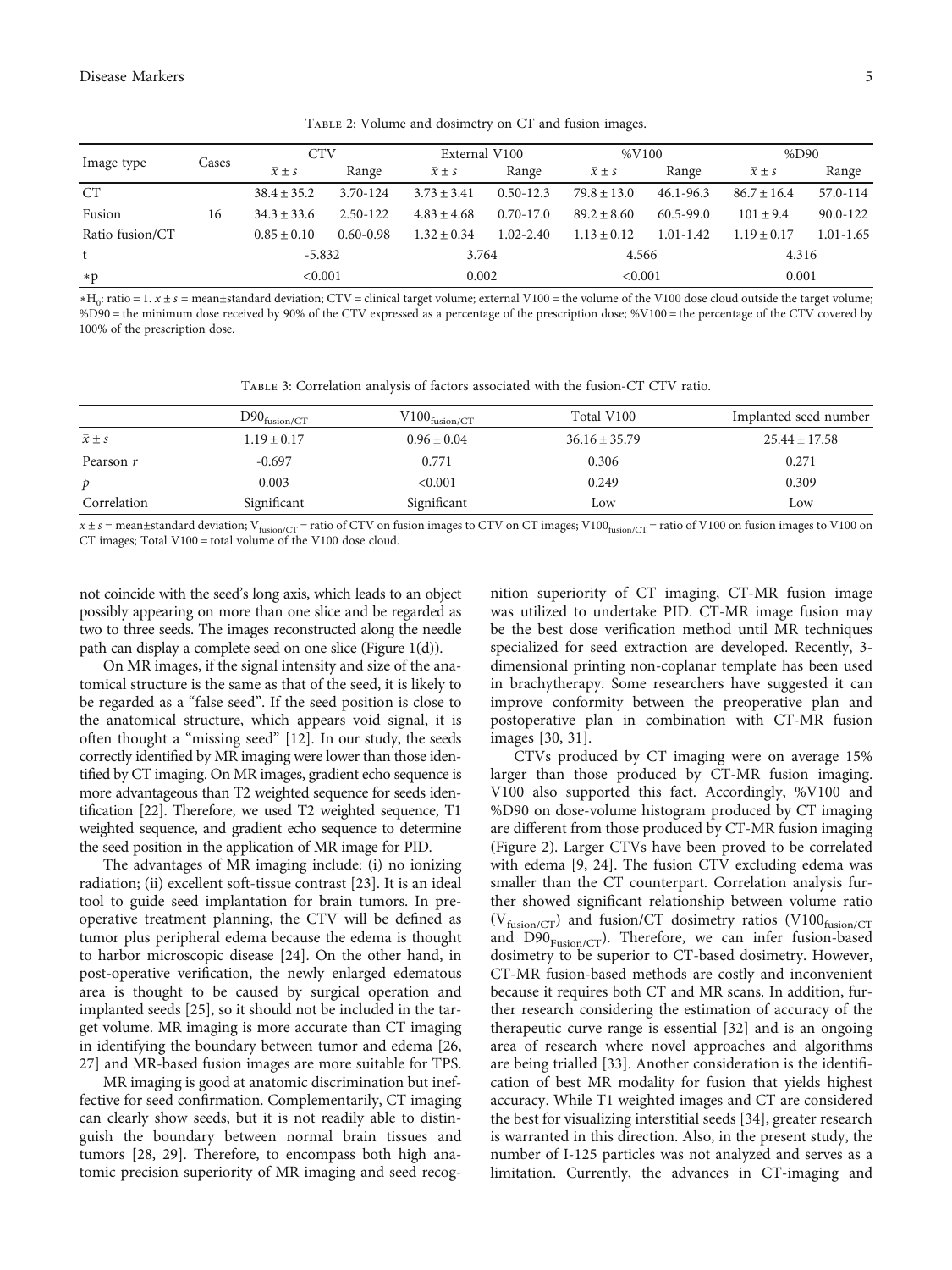<span id="page-5-0"></span>

FIGURE 2: A case to show %V100 and %D90 difference between CT- and fusion-based dosimetry (PD: 12000 cGy). (a). CT-based dosevolume histogram; (b). fusion-based dose-volume histogram. From DVHs, we can find %V100 in CT-based DVH (71.7%) is smaller than that in fusion-based DVH (84.7%). %D90 in CT-based DVH (80.0%) is larger than that in fusion-based DVH (94.2%).

post-processing can enable the determination of particle number, spatial arrangement and activity [[35](#page-7-0)]. Here we did not make a detailed study of seed migration. Probabilities of seeds losing and change of seeds position are very small in a short period (only 1 day delay from operation to evaluation) [\[36, 37](#page-7-0)]. Therefore, the total number and location of seeds detected during verification can be assumed to be the same as they were just implanted. In addition, the small number of cases in this preliminary study precludes the generalization of these findings and

larger studies are essential. Overall these findings are consistent with earlier reports demonstrating the feasibility of CT-MR fusion based dosimetry in brain tumors [[38](#page-7-0)].

#### 5. Conclusions

CT-MR fusion-based PID exhibited greater accuracy in 125I brain tumor brachytherapy than CT-based PID. Given the advantage of MR-based tissue definition and CT-based seed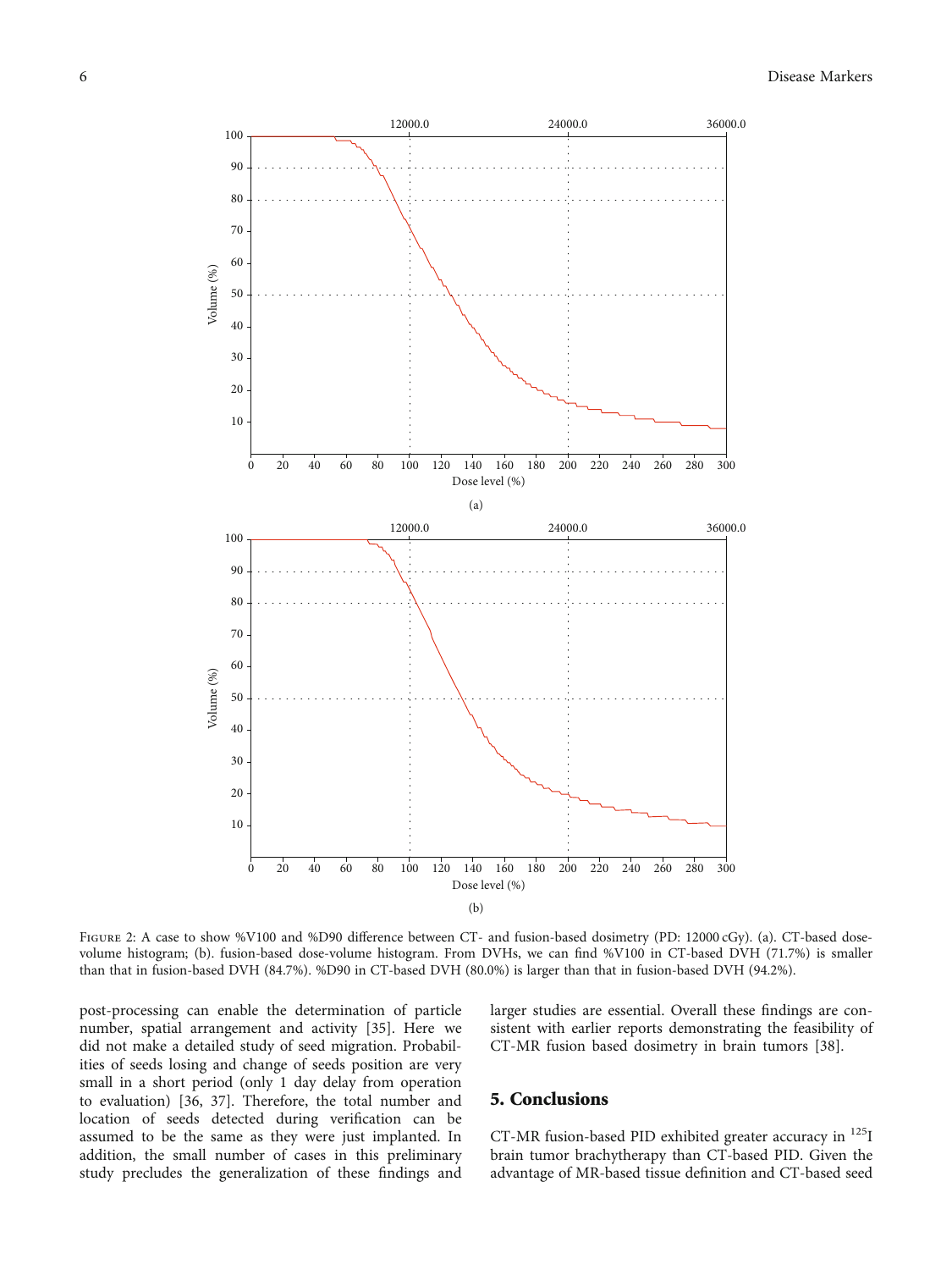<span id="page-6-0"></span>appearance, further study of CT-MR fusion-based dosimetry is warranted.

#### Data Availability

The data used to support the findings of this study are available from the corresponding author upon reasonable request.

#### Conflicts of Interest

The authors declare that they have no competing interests.

#### Acknowledgments

This study was funded by the Science and Technology Program of Jiangxi Provincial Health and Welfare Committee (Grant No.: 202212514), the Key Research and Development Program of Ganzhou City Science and Technology Bureau (Grant No.: 2020-275), and the Doctoral Research Initiation Project of Ganzhou People's Hospital (Grant No.: Bsqd2020002).

#### References

- [1] A. M. McDonald, D. L. Murdaugh, D. Milner, R. A. Cardan, and S. Bhatia, "Brain dosimetry from locally advanced head and neck cancer radiotherapy: implications for neurocognitive outcomes research," Acta Oncologica, vol. 57, no. 11, pp. 1589– 1592, 2018.
- [2] C. Scaringi, L. Agolli, and G. Minniti, "Technical advances in radiation therapy for brain tumors," Anticancer Research, vol. 38, no. 11, pp. 6041–6045, 2018.
- [3] B. Chitti, S. Goyal, J. H. Sherman et al., "The role of brachytherapy in the management of brain metastases: a systematic review," Journal of Contemporary Brachytherapy, vol. 12, no. 1, pp. 67–83, 2020.
- [4] C. Schwartz, A. Romagna, N. Thon et al., "Outcome and toxicity profile of salvage low-dose-rate iodine-125 stereotactic brachytherapy in recurrent high-grade gliomas," Acta Neurochirurgica, vol. 157, no. 10, pp. 1757–1764, 2015.
- [5] C. Wang, S. Liu, L. Peng et al., "Permanent iodine-125 brachytherapy for patients with progressive or recurrent high-grade gliomas," BMC Cancer, vol. 20, no. 1, p. 59, 2020.
- [6] S. B. Nachbichler and F. W. Kreth, "Brachytherapy of intracranial gliomas," Progress in Neurological Surgery, vol. 31, pp. 72– 86, 2018.
- [7] D. A. Julie, S. P. Lazow, D. B. Vanderbilt et al., "A Matched Pair Analysis Of Clinical Outcomes After Intracavitary Cesium-131 Brachytherapy Versus Stereotactic Radiosurgery For Resected Brain Metastases," Journal of Neurosurgery, vol. 108, no. 3, pp. e731–e732, 2020.
- [8] N. H. J. Bittner, P. F. Orio III, G. S. Merrick, B. R. Prestidge, A. C. Hartford, and S. A. Rosenthal, "The American College of Radiology and the American brachytherapy society practice parameter for transperineal permanent brachytherapy of prostate cancer," Brachytherapy, vol. 16, no. 1, pp. 59–67, 2017.
- [9] Y. Shiraishi, Y. Yamada, T. Tanaka et al., "Single-energy metal artifact reduction in postimplant computed tomography for I-125 prostate brachytherapy: impact on seed identification," Brachytherapy, vol. 15, no. 6, pp. 768–773, 2016.
- [10] K. A. Mountris, J. Bert, J. Noailly et al., "Modeling the impact of prostate edema on LDR brachytherapy: a Monte Carlo dosimetry study based on a 3D biphasic finite element biomechanical model," Physics in Medicine & Biology, vol. 62, no. 6, pp. 2087–2102, 2017.
- [11] H. Chandarana, H. Wang, R. H. N. Tijssen, and I. J. Das, "Emerging role of MRI in radiation therapy," Journal of Magnetic Resonance Imaging, vol. 48, no. 6, pp. 1468–1478, 2018.
- [12] I. J. Das, K. P. McGee, N. Tyagi, and H. Wang, "Role and future of MRI in radiation oncology," The British Journal of Radiology, vol. 92, no. 1094, p. 20180505, 2019.
- [13] D. Igor, P. Borislava, E. Marko, N. Ivan, and L. Silvija, "Radiotherapy treatment planning: benefits of CT-MR image registration and fusion in tumor volume delineation," Vojnosanitetski Pregled, vol. 70, no. 8, pp. 735–739, 2013.
- [14] X. He, M. Liu, C. Liu et al., "Real-time MR-guided brain biopsy using 1.0-T open MRI scanner," European Radiology, vol. 29, no. 1, pp. 85–92, 2019.
- [15] X. He, M. Liu, M. Zhang et al., "A novel three-dimensional template combined with MR-guided 125I brachytherapy for recurrent glioblastoma," Radiation Oncology, vol. 15, no. 1, p. 146, 2020.
- [16] A. Di Rito, A. Chaikh, I. Troussier, I. Darmon, and J. Thariat, "Radiosurgery and stereotactic irradiation of multiple and contiguous brain metastases: A practical proposal of dose prescription methods and a literature review," Cancer Radiothérapie, vol. 25, no. 1, pp. 92–102, 2021.
- [17] L. Brun, G. Dupic, V. Chassin et al., "Radiotherapie stereotaxique hypofractionnee des metastases cerebrales volumineuses : optimisation de la dosimetrie," Cancer Radiothérapie, vol. 25, no. 1, pp. 1–7, 2021.
- [18] K. L. Maletz, R. D. Ennis, J. Ostenson, A. Pevsner, A. Kagen, and I. Wernick, "Comparison of CT and MR-CT fusion for prostate post-implant dosimetry," International Journal of Radiation Oncology • Biology • Physics, vol. 82, no. 5, pp. 1912–1917, 2012.
- [19] K. Watanabe, N. Katayama, K. Katsui et al., "Interobserver variability of 3.0-tesla and 1.5-tesla magnetic resonance imaging/computed tomography fusion image–based post-implant dosimetry of prostate brachytherapy," Journal of Radiation Research, vol. 60, no. 4, pp. 483–489, 2019.
- [20] M. De Brabandere, B. Al-Qaisieh, L. De Wever et al., "CT- and MRI-based seed localization in postimplant evaluation after prostate brachytherapy," Brachytherapy, vol. 12, no. 6, pp. 580–588, 2013.
- [21] C. Salembier, P. Lavagnini, P. Nickers et al., "Tumour and target volumes in permanent prostate brachytherapy: a supplement to the ESTRO/EAU/EORTC recommendations on prostate brachytherapy," Radiotherapy and Oncology, vol. 83, no. 1, pp. 3–10, 2007.
- [22] P. Metcalfe, G. P. Liney, L. Holloway et al., "The potential for an enhanced role for MRI in radiation-therapy treatment planning," Technology in Cancer Research & Treatment, vol. 12, no. 5, pp. 429–446, 2013.
- [23] D. Maziero, M. W. Straza, J. C. Ford et al., "MR-guided radiotherapy for brain and spine tumors," Frontiers in Oncology, vol. 11, p. 626100, 2021.
- [24] S. Liu, D. Wang, Y. Gao, and X. Hu, "Benefits of CT-MRI fusion in Iodine-125 seed implant brachytherapy planning for malignant brain tumors," Brachytherapy, vol. 16, no. 3, pp. S88–S89, 2017.